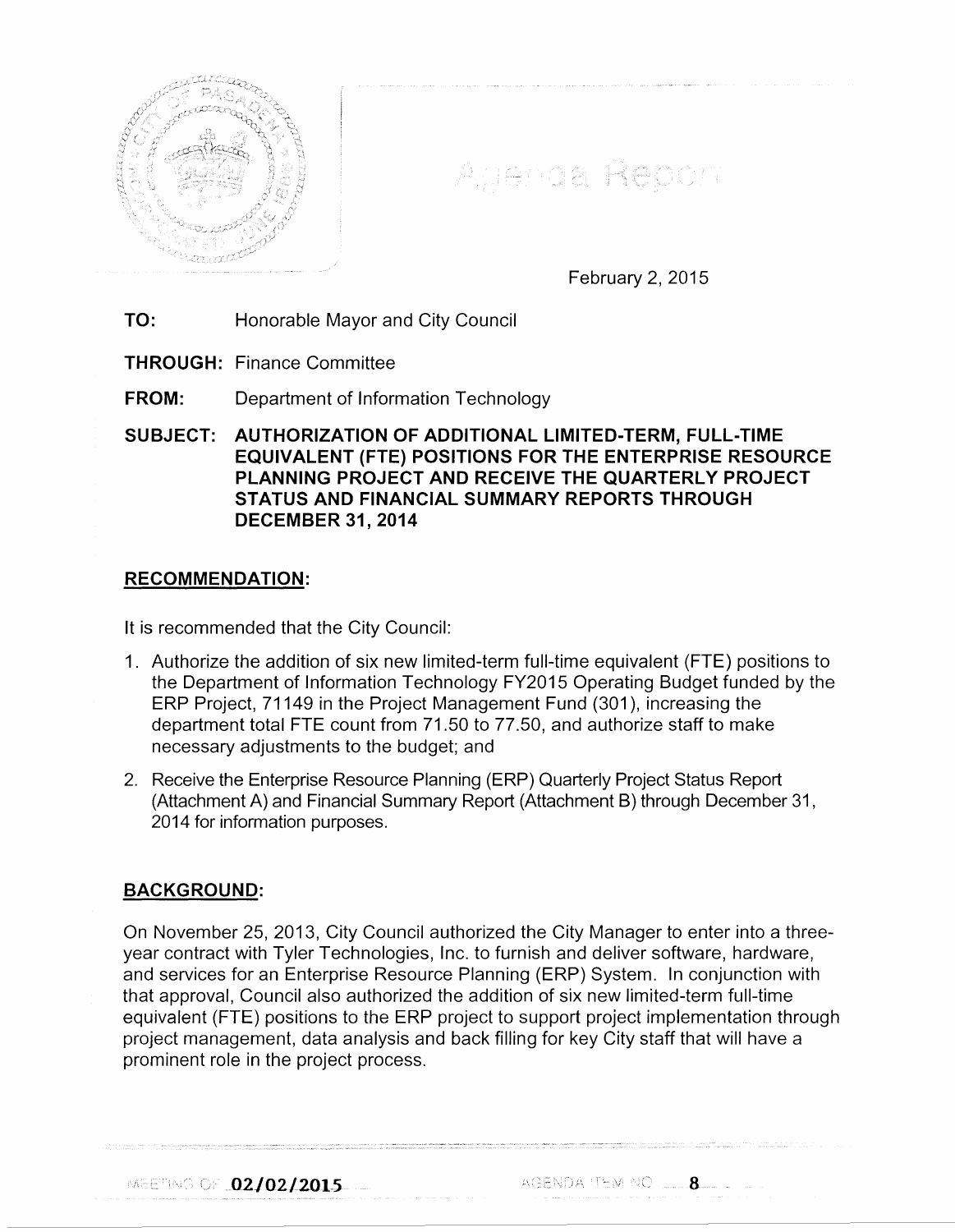Authorization of Additional Limited-term, Full-time Equivalent Positions for the ERP Project February 2, 2015 Page 2 of 4

Since that time, staff has provided regular quarterly ERP project status reports to the Finance Committee for updates on the project budget, schedule, accomplishments, planned activities and any major issues. The purpose of these updates is to ensure the project stays on schedule, within budget, and any major issues are identified and remedied in a timely manner.

In that vein, the Quarterly Project Status Report (Attachment A) highlights project activities that occurred from October 1, 2014 through December 31, 2014 and those that are planned for the next quarter. In summary, the project remains on budget with thirty-seven percent spent to date and on schedule with thirty-five percent completed. The Financial Summary Report (Attachment B) provides detail on where expenses have occurred. The major accomplishment to report over the last quarter was the launch of the Budget module on November 11, 2014 to support the preparation of the FY2016 Operating Budget.

The project schedule overall remains on-time with an expected launch date of July 2015 for the financial modules that includes accounts payable, accounts receivable, purchasing, general ledger, and project accounting, among others. City staff and system implementation consultants from Tyler Technologies, Inc. are onsite weekly to configure the system according to industry best practices. This is expected to provide greater accountability within the organization, and ensure financial information is of the highest quality in terms of timeliness, reliability and accuracy.

However, the recent audit findings as part of the invoice investigation announced in December 2014 is expected to have an impact on the project. Staff anticipates additional data validation efforts, increased levels of backfill of City staff, and temporary staff augmentation where resource gaps exist are needed to keep the project onschedule and successful. As a result, use of project contingency funds is anticipated. Staff is requesting six (6) new limited-term full-time equivalent (FTE) positions in the FY2015 DolT Operating Budget to provide staffing flexibility that will support the on-time launch of the finance modules. It is important to note that improvement of process controls can occur sooner if the project is kept on its current schedule, and not delayed in any way.

All of these positions will utilize existing classifications and the two below will provide support in the following areas:

- 1) Management Analyst IV (C)- Payroll
- 2) ERP Business Systems Analyst Purchasing and Accounts Payable

The two positions above are at-will and serve at the pleasure of the City Manager or his designee. They will be appointed by the City Manager or his designee and will be hired via an employment contract, which will outline the specific terms of employment.

The other four positions will be existing City Temporary Worker (CTW) classifications used to backfill for various City staff who will be pulled away from their normal work duties while assigned to the project, or to provide temporary staff augmentation where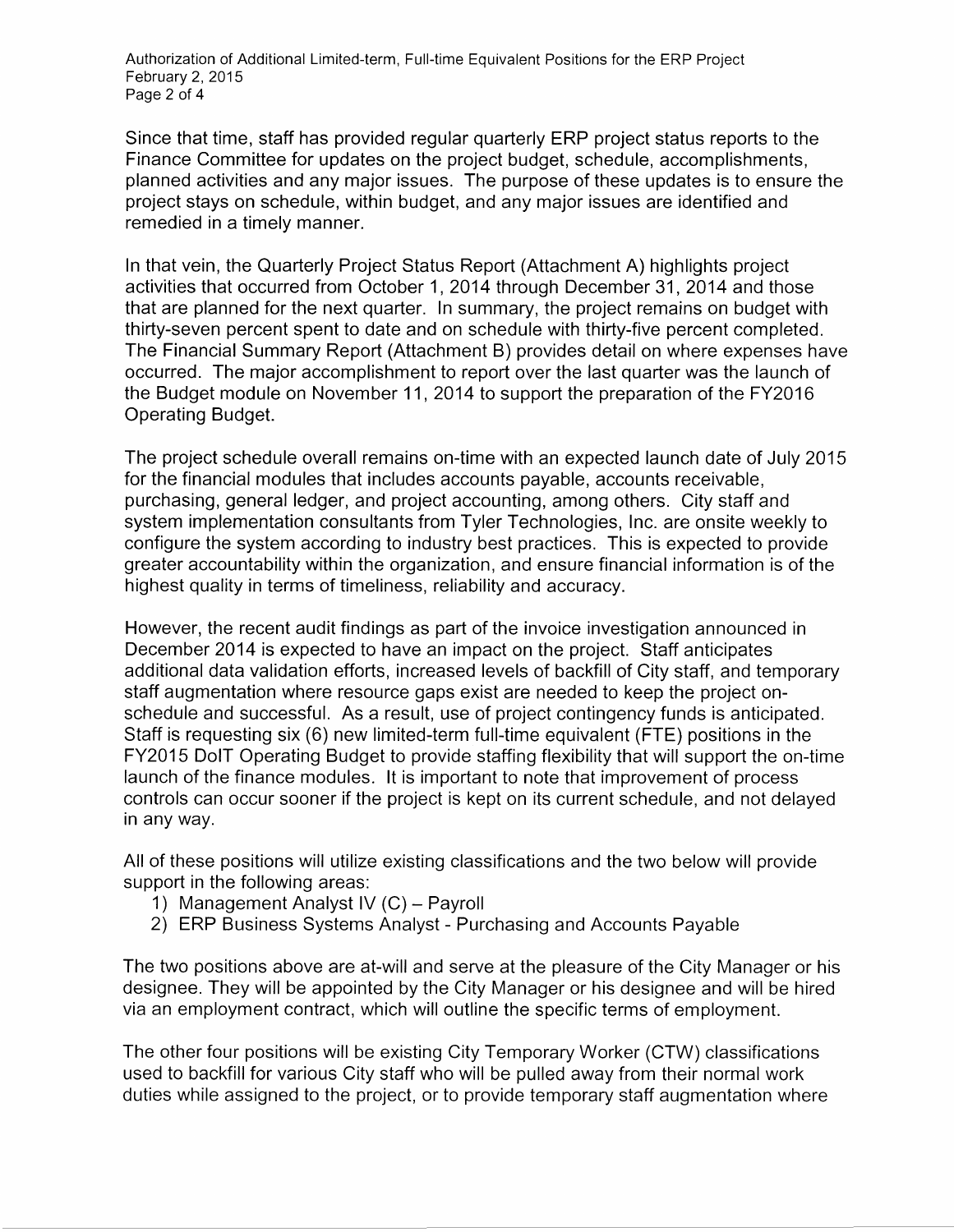Authorization of Additional Limited-term, Full-time Equivalent Positions for the ERP Project February 2, 2015 Page 3 of 4

resource gaps exist. Areas where immediate needs exist include accounting, change management, project coordination support and data entry.

Employment in all these positions will be limited to the length of the project, or the specific assignment therein, whichever comes first.

The cost of all the new positions will be paid utilizing managed savings in the respective departments' operating budgets where the backfill will occur or through the use of project contingency funds. No new appropriations are requested, however, over the next quarter, staff will assess observed impacts and may recommend additional project funding through the Finance Committee during the FY2016 Capital Budget process or in future phases of the project should the project contingency funds be exhausted.

The ERP Project staffing organizational structure is included in Attachment C and has been updated to reflect how the new positions will be deployed within the structure. The ERP Project is organized with multiple levels of control; Executive Steering Committee, which includes the Assistant City Manager, Chief Information Officer, Director of Finance and Director of Human Resources who meet weekly to review project status, Project Management Office oversight with a dedicated Project Manager, a Project Steering Team who are manager level staff from Finance, Human Resources and Payroll that meet weekly, and a Core Team.

## **COUNCIL POLICY CONSIDERATION:**

This action supports the City Council's three year goal to improve, maintain and enhance public facilities infrastructure; to provide a high quality of public service, which adds to the quality of life in the City and increases its attractiveness through more efficient management of resources.